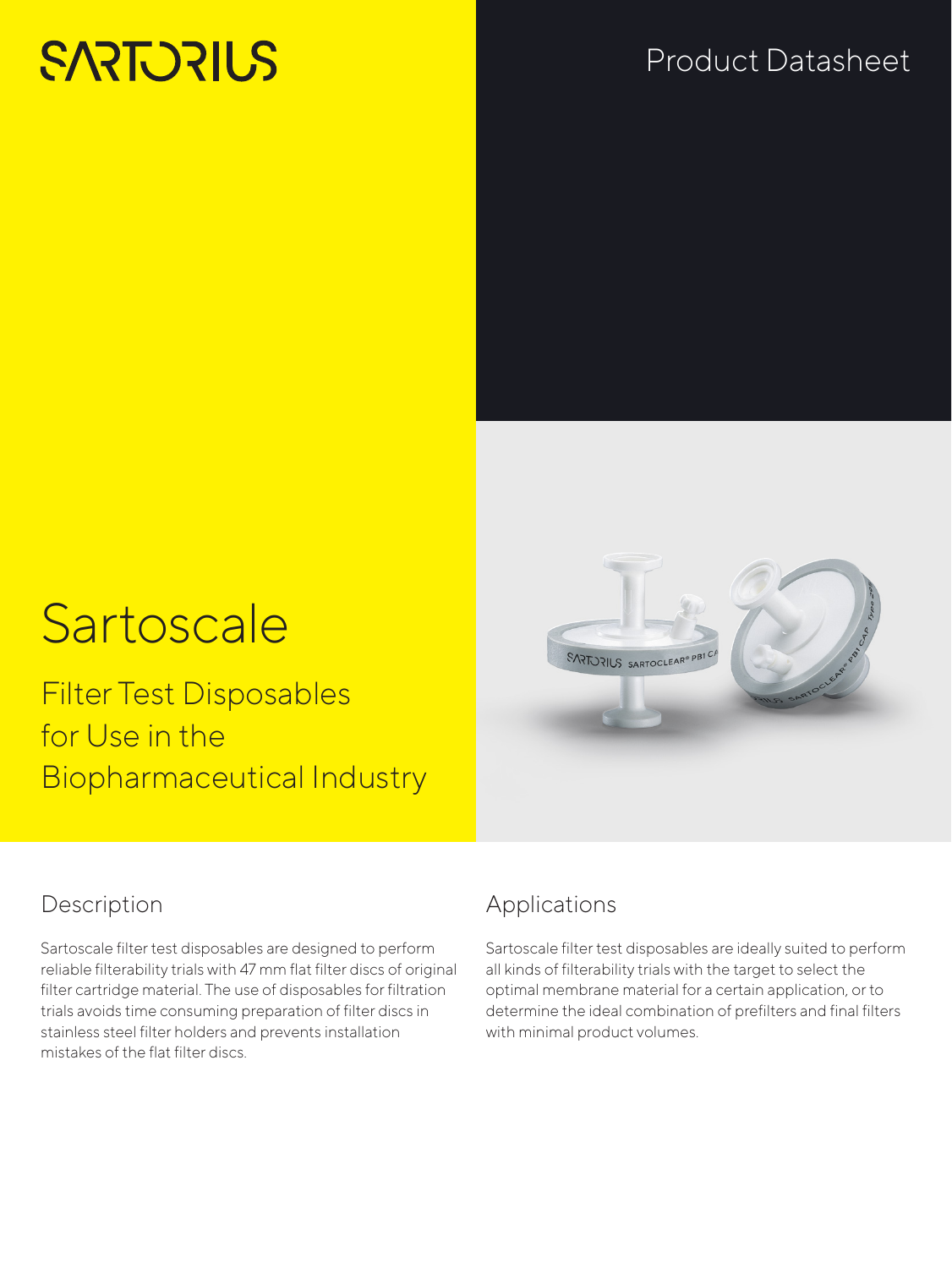# Original Filter Material

Sartoscale filter test disposables contain the original filter active material of the respective filter cartridges in order to ensure reproducible test results.

# Scale-Up

After material selection or determination of a prefilter | final filter scheme with Sartoscale filter test disposables, a scaleup for flow rate and total throughput performance of the selected materials should be done using small scale pleated capsule devices (e. g. capsules of type 4).

# Optimized Design

Sartoscale filter test disposables feature ultra low hold up and dead volumes in order to perform filterability trials with minimized product volumes.

# Reliability

Sartoscale filter test disposables containing integrity testable membrane filters can be tested for integrity by a bubble-point test to ensure reliable results.

# Zero-T-Test System

We recommend using Sartoscale filter test disposables with our Zero-T Filter Test System in order to perform filtration trials effectively. The Zero-T-System consists of hardware and software modules which allow easy handling and installation of the Sartoscale filter test disposables. Automatic data acquisition is achieved by the connection of a balance to a laptop. The software automatically analyzes the incoming data for membrane screening and scale-up.

# Availabilility

Sartoscale filter test disposables will become available for all filter materials of Sartorius Stedim Biotech GmbH including:

- Sartopore® 2 544...
- Sartopore® 2 XLG 544...
- Sartopore® 2 XLI 544...
- Sartopore® 2 XLM 544...
- Sartopore® Platinum 549...
- Sartobran® P 523.
- Sartolon 510
- Sartoclean® CA 562...
- Sartoclean® GF 560...
- Sartopure® PP2 559...
- Sartopure® PP3 505...
- Sartopure® GF Plus 555...
- **Sartoguard PES 547...**
- Sartoguard GF 548...
- Sartoguard NF 546...

# Specifications

#### **Materials**

| Capsule housing  | Polypropylene                                                   |
|------------------|-----------------------------------------------------------------|
| Filter materials | All common filter materials of<br>Sartorius Stedim Biotech GmbH |

## Available Sizes|Filtration Area

Size S 17.3 cm<sup>2</sup>

### Available Connectors Styles

FF, HH

- F:  $TC$  Flange  $25$  mm  $(\frac{1}{2})$
- H: ¼" multiple stepped hose barb

#### Operating Parameters

Max. allowable Differential pressure

5 bar | 72.5 psi at 20 °C 2 bar | 29 psi at 80 °C

Sartoscale filter test disposables cannot be used in reverse direction of filtration!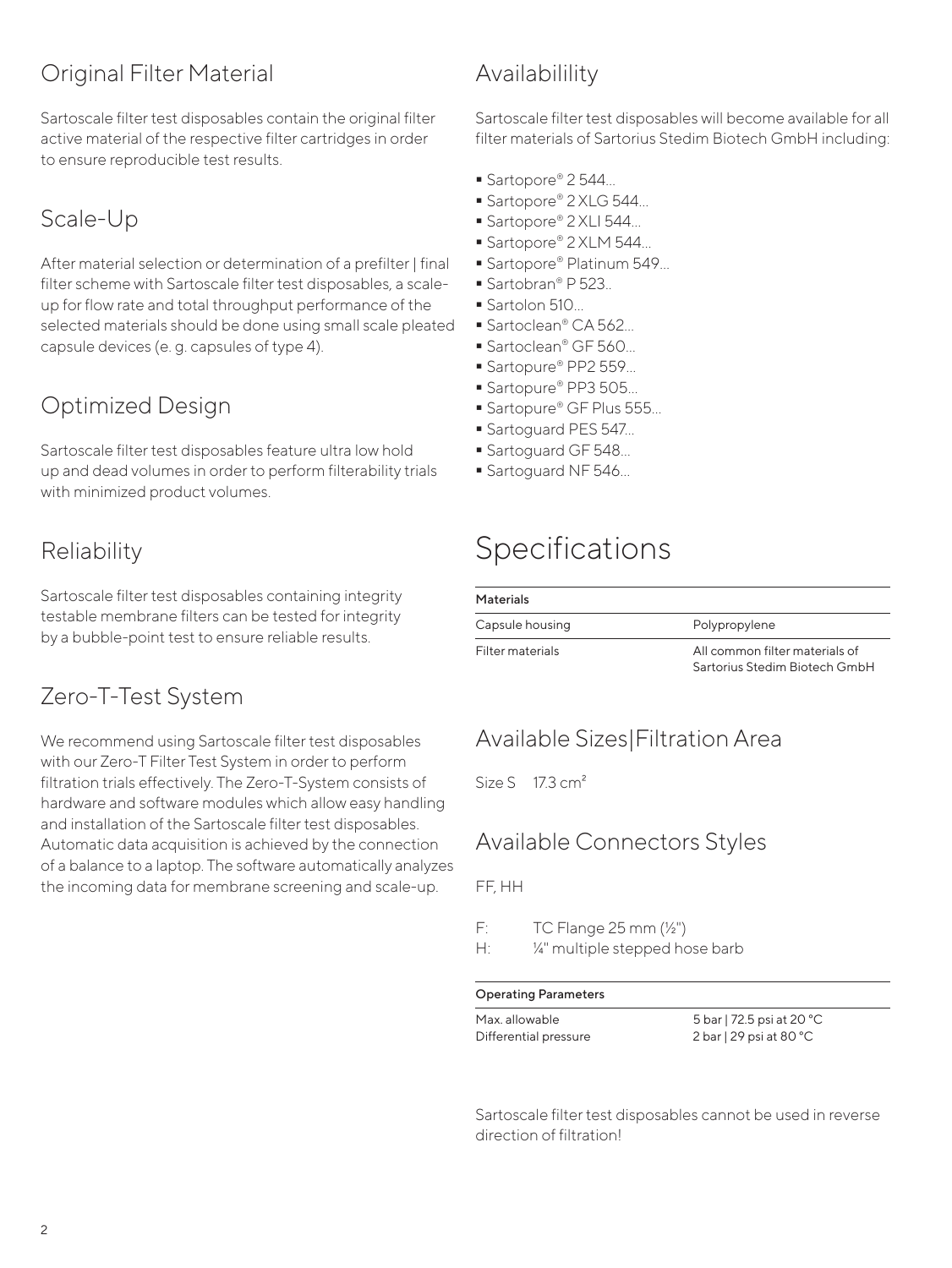# Specifications

# Extractables

Sartoscale filter test disposables meet or exceed the requirements for WFI quality standards set by the current USP.

# Regulatory Compliance

All sterilizing grade and mycoplasma retentive Sartoscale filter test disposables are randomly tested for integrity during production.

Non pyrogenic according to USP Bacterial Endotoxins

Pass USP Plastic Class VI Test

Non fiber releasing according to 21 CFR

### Sterilization

Autoclaving: 134 °C, 2 bar, 30 min

No in-line steam sterilization

# Sterilization Cycles

Autoclaving: One cycle

## Integrity Test Parameters

(Water wetted)

| Pore Size                 | <b>Bubble-Point</b><br>[bar   psi] |
|---------------------------|------------------------------------|
| $0.2 \mu m$               | $3.2$   46                         |
| $0.45 \,\mathrm{\upmu m}$ | $2.2$   32                         |
| $0.2 \mu m$               | $3.2$   46                         |
| $0.2 \mu m$               | $3.2 \mid 46$                      |
| $0.2 \mu m$               | $3.5$   50.7                       |
| $0.1 \mu m$               | $3.8$   55                         |
| 0.2 µm                    | $3.2$   46                         |
| $0.45 \,\mathrm{\upmu m}$ | $2.0$   29                         |
| $0.2 \mu m$               | $3.0$   43.5                       |
| $0.1 \,\mu m$ nom.        | $2.8$   40.5                       |
| $0.2 \mu m$ nom.          | $1.8$   26                         |
| $0.1 \,\mu m$ nom.        | $2.5$   36.2                       |
| $0.2 \mu m$ nom.          | $2.0$   29                         |
|                           |                                    |

# Pack Size

M = Three pieces per pack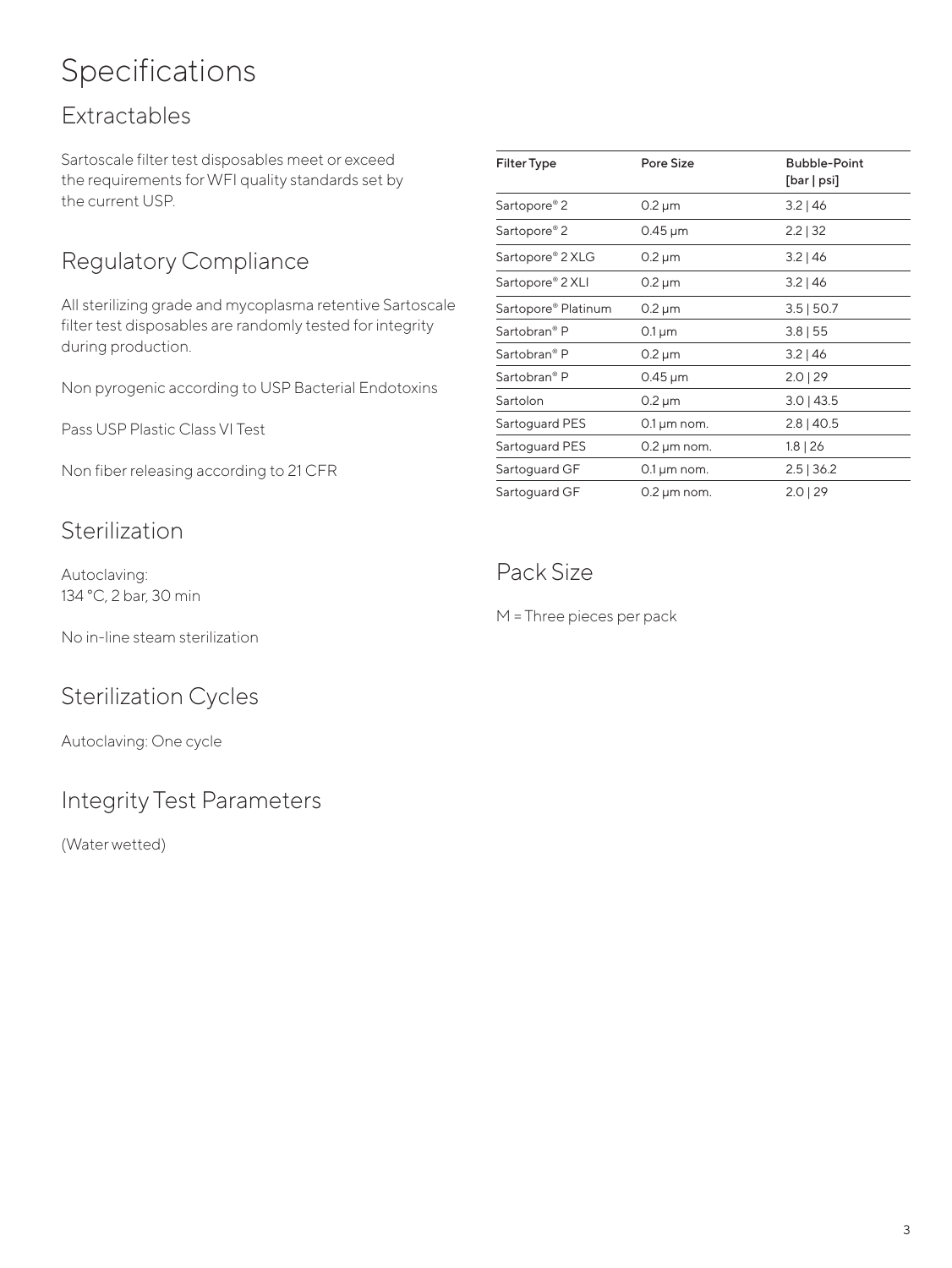# Order Information

| Sartopore® 20.1 µm                | 5445358KS--**--M |  |
|-----------------------------------|------------------|--|
| Sartopore® 20.2 µm                | 5445307HS--**--M |  |
| Sartopore® 20.45 µm               | 5445306GS--**--M |  |
| Sartopore® 2 XLG 0.2 µm           | 5445307GS--**--M |  |
| Sartopore® 2 XLI 0.2 µm           | 5445307IS--**--M |  |
| Sartopore® 2 XLM 0.1 µm           | 5445358MS--**--M |  |
| Sartopore® Platinum 0.2 µm        | 5495307HS--**--M |  |
| Sartobran® P 0.1 µm               | 5235358HS--**--M |  |
| Sartobran® P 0.2 µm               | 5235307HS--**--M |  |
| Sartobran® P 0.45 µm              | 5235306DS--**--M |  |
| Sartolon 0.2 µm                   | 5105307HS--**--M |  |
| Sartoguard PES 0.1 µm nom.        | 5475358GS--**--M |  |
| Sartoguard PES 0.2 µm nom.        | 5475307FS--**--M |  |
| Sartoguard GF 0.1 µm nom.         | 5485358MS--**--M |  |
| Sartoguard GF 0.2 µm nom.         | 5485307GS--**--M |  |
| Sartoguard NF 0.1 µm nom.         | 5465358MS--**--M |  |
| Sartoguard NF 0.2 µm nom.         | 5465307GS--**--M |  |
| Sartoclean <sup>®</sup> CA 0.2 µm | 5625307AS--**--M |  |
| Sartoclean® CA 0.45 µm            | 5625306AS--**--M |  |
| Sartoclean® CA 0.65 µm            | 5625305GS--**--M |  |
| Sartoclean® CA 0.8 µm             | 5625304ES--**--M |  |
| Sartoclean® GF 0.65 µm            | 5605305GS--**--M |  |
| Sartoclean® GF 0.8 µm             | 5605304ES--**--M |  |
| Sartopure® PP2 0.65 µm            | 5595305PS--**--M |  |
| Sartopure® PP2 1.2 µm             | 5595303PS--**--M |  |
| Sartopure® PP2 3 µm               | 5595302PS--**--M |  |
| Sartopure® PP2 5 µm               | 5595342PS--**--M |  |
| Sartopure® PP2 8 µm               | 5595301PS--**--M |  |
| Sartopure® PP2 20 µm              | 5595320PS--**--M |  |
| Sartopure® PP2 50 µm              | 5595350PS--**--M |  |
| Sartopure® PP3 0.45 µm            | 5055306PS--**--M |  |
| Sartopure® PP3 0.65 µm            | 5055305PS--**--M |  |
| Sartopure® PP3 1.2 µm             | 5055303PS--**--M |  |
| Sartopure® PP3 3 µm               | 5055302PS--**--M |  |
| Sartopure® PP3 5 µm               | 5055342PS--**--M |  |
| Sartopure® PP3 8 µm               | 5055301PS--**--M |  |
| Sartopure® PP3 20 µm              | 5055320PS--**--M |  |
| Sartopure® PP3 50 µm              | 5055350PS--**--M |  |
| Sartopure® PP3 100 µm             | 5055398PS--**--M |  |
| Sartopure® GF Plus 0.65 µm        | 5555305PS--**--M |  |
| Sartopure® GF Plus 1.2 µm         | 5555303PS--**--M |  |

\*\*: Connector Styles